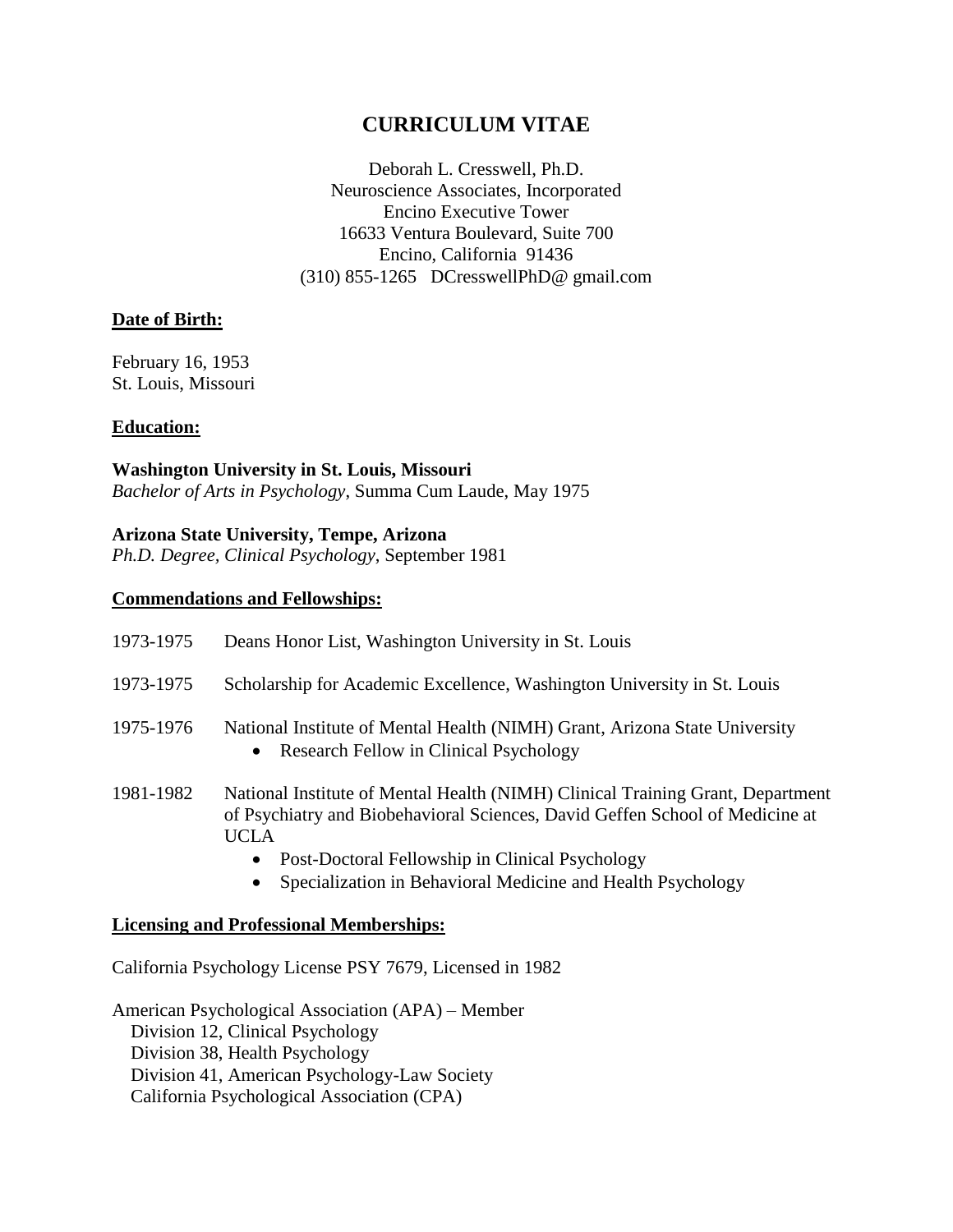## **Professional Training:**

## Research Assistantships:

- 1974-1975 Senior Honors Research, Washington University in St. Louis Self-Concept, Ego Development, Moral Development, and Parental Disciplinary Styles in Adolescent Female Delinquents and Non delinquents
- 1977-1978 Research Assistant, St. Luke's Hospital Employee Counseling Program, Phoenix, Arizona
- 1977-1978 Masters Thesis Research, Arizona State University Validation of a Screening Battery for Psychogeriatric Assessment
- 1979-1981 Dissertation Research, Arizona State University Type A Behavior Pattern, Negative Life Events, and Symptomatology
- 1981-1982 Post-Doctoral Research, David Geffen School of Medicine at UCLA Cardiac Rehabilitation Program and Coronary Intensive Care Unit Type A Behavior Pattern – Attribution of Illness and Rehabilitation in Recovering Myocardial Infarct Patients

## Clinical Training:

- 1976-1977 Psychology Trainee, Clinical Psychology Center, Arizona State University
	- Included individual psychotherapy and psychodiagnostic evaluations.

#### 1976-1977 Psychology Intern, Maricopa County Juvenile Court, Phoenix, Arizona

- Included psychodiagnostic evaluations, individual psychotherapy, and consultation to probation officers.
- 1977-1978 Psychology Intern, Veterans Administration Medical Center, Phoenix, Arizona
	- Included adult inpatient and outpatient services, psychodiagnostic and neuropsychological evaluations.
- 1978-1979 Psychology Intern, Student Health Services, Arizona State University
	- Included individual psychotherapy, psychodiagnostic evaluations, supervision of counseling psychology and social work trainees.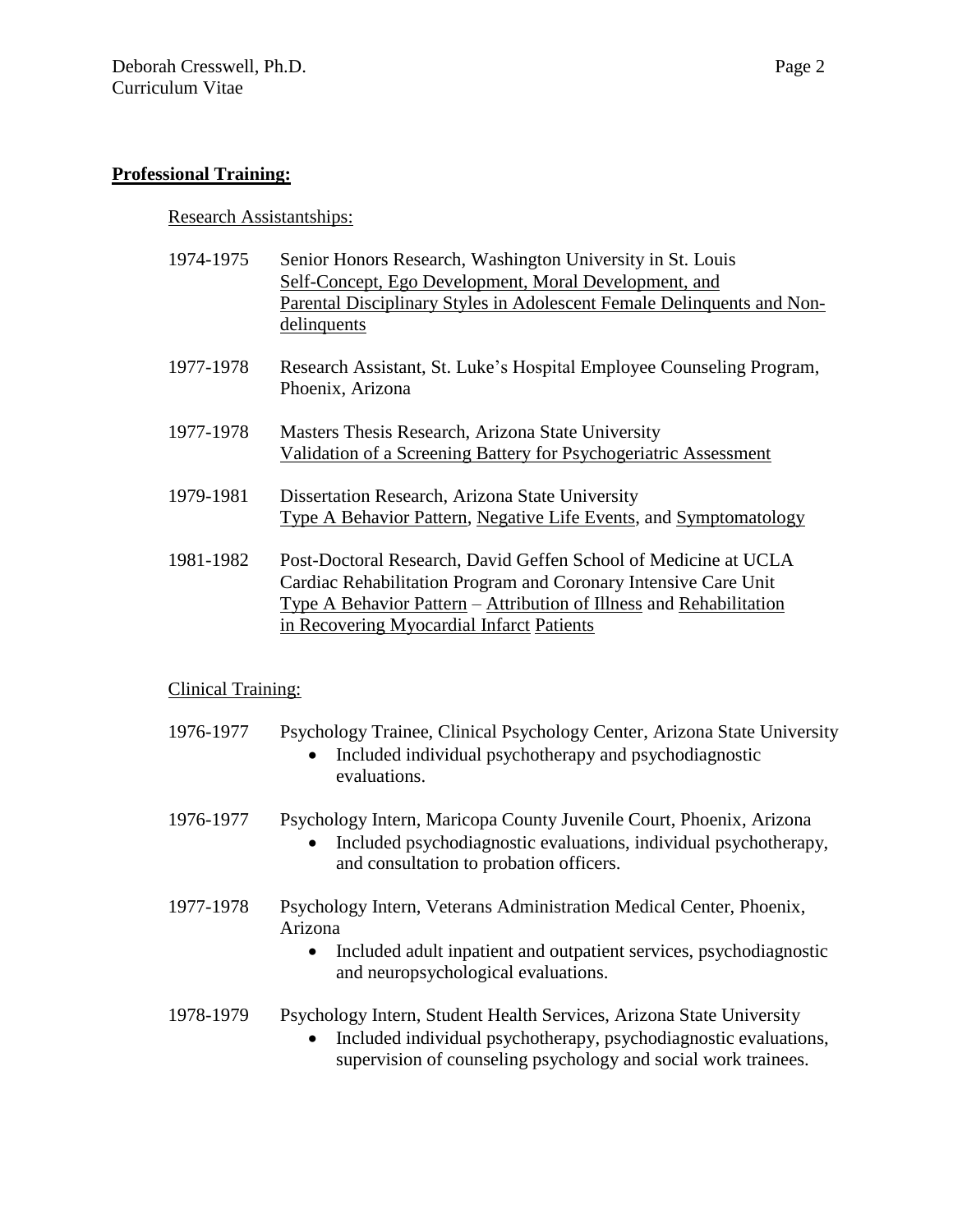- 1979-1980 Clinical Psychology Intern, Veterans Administration Medical Center, West Los Angeles (Pre-doctoral internship approved by the American Psychological Association) Included adult inpatient and outpatient services, team consultation, family services and psychodiagnostic evaluations. 1981-1982 National Institute of Mental Health (NIMH) Post-Doctoral Fellowship in
	- Clinical Psychology, Department of Psychiatry and Biobehavioral Sciences, UCLA David Geffen School of Medicine
		- Specialization in General Health Care/Behavioral Medicine
		- Included Consultation-Liaison Psychiatry Service, Coronary Care and Respiratory Intensive Care Units, Pain Management Clinic (Department of Anesthesiology) and Department of Medicine's Ambulatory Clinic at UCLA.
		- Provided services for adult inpatients and outpatients with a variety of medical-psychological disorders, psychodiagnostic and neuropsychological evaluations, stress management and biofeedback therapies, supervision of pre-doctoral psychology interns and medical team consultation.

# **Current Positions:**

## Academic Appointments:

- 1982-Present Assistant Clinical Professor, Department of Psychiatry and Biobehavioral Sciences, Semel Institute for Neuroscience and Human Behavior, UCLA David Geffen School of Medicine
	- Voluntary professional activities include providing clinical supervision to pre-doctoral psychology interns and post-doctoral psychology fellows.
	- Providing pro bono psychotherapy services to UCLA medical residents through the UCLA Mental Health Services for Physicians- in-Training Program.

# Clinical Practice:

- 1982-Present Private Psychotherapy Practice, West Los Angeles and Encino, California
	- Psychotherapy focuses on individuals with a variety of psychiatric difficulties, principally emotional distress associated with posttraumatic stress disorder, anxiety, depression, sexual molestation, sexual harassment, wrongful termination, chronic medical illness/pain and eating disorders.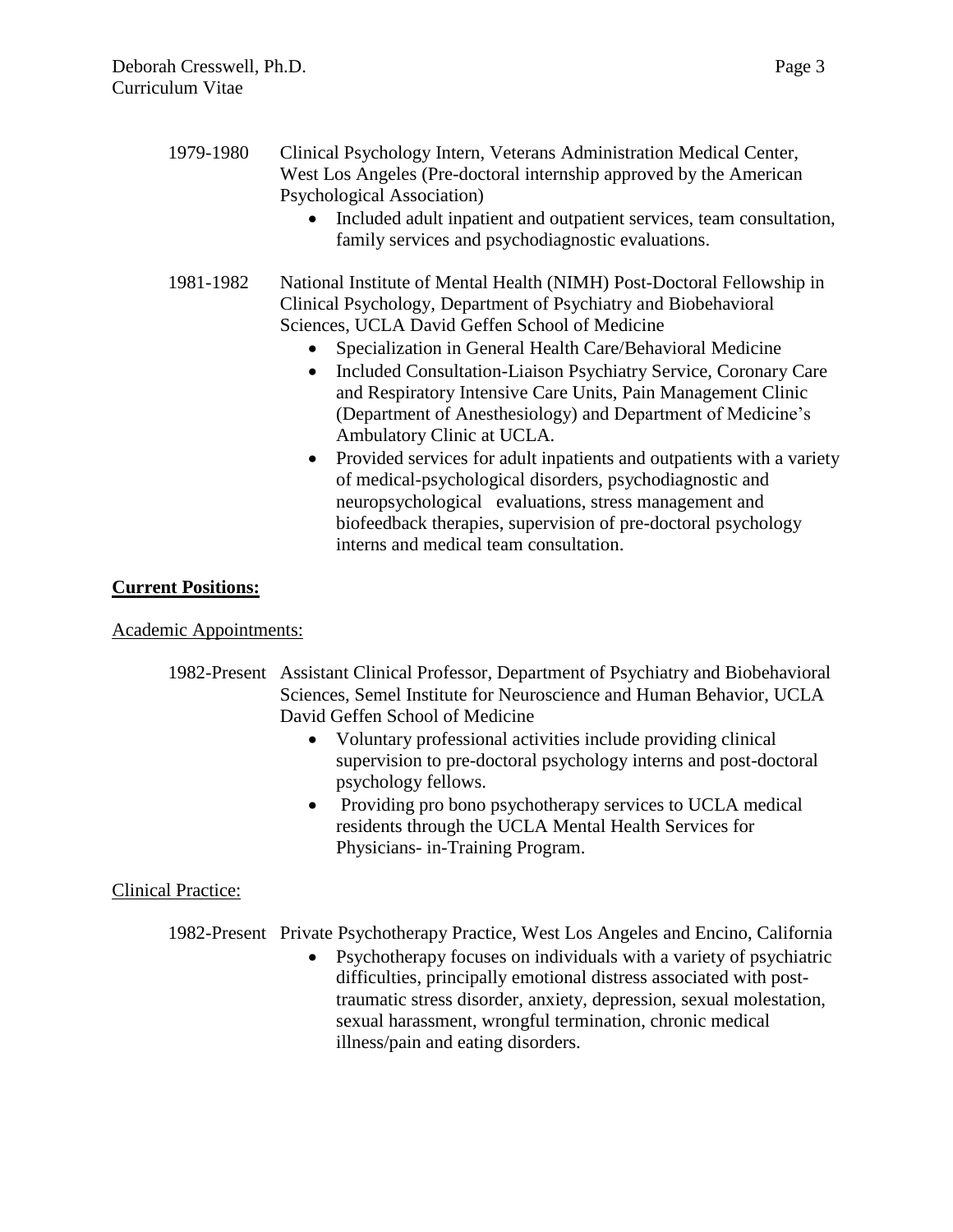• Includes psychodiagnostic evaluations in numerous forensic cases, principally involving emotional distress associated with traumarelated disorders, acute/chronic medical illness, sexual molestation, sexual harassment and wrongful termination. Expert testimony in trial and depositions has been offered in approximately equal numbers of plaintiff and defense cases. Cases have involved personal injury and medical malpractice.

## **Past Academic and Supervisory Positions:**

| 1982-1986 | <b>Staff Psychologist, Consultation - Liaison Psychiatry</b>                                                                                                                                                                                                                                                            |
|-----------|-------------------------------------------------------------------------------------------------------------------------------------------------------------------------------------------------------------------------------------------------------------------------------------------------------------------------|
|           | Department of Psychiatry and Biobehavioral Sciences,                                                                                                                                                                                                                                                                    |
|           | <b>UCLA David Geffen School of Medicine</b>                                                                                                                                                                                                                                                                             |
|           | Included adult inpatient and outpatient services for individuals<br>$\bullet$<br>with a variety of medical-psychophysiological disorders,<br>supervision of pre-doctoral psychology interns and psychiatric<br>residents regarding psychodiagnostic evaluations, cognitive<br>behavioral therapy and stress-management. |
| 1982-1986 | Adjunct Assistant Professor, Department of Medicine, UCLA David Geffen<br>School of Medicine                                                                                                                                                                                                                            |
|           | Lecturer in the Behavioral Medicine Seminar for Internal Medicine<br>$\bullet$<br>and Family Practice Residents, consulted with and supervised<br>medical residents, coordinated all psychological services provided<br>to ambulatory clinic patients.                                                                  |

## **Publications and Presentations:**

Cresswell, D.L., Corre, B.F. & Zautra, A. A Needs Assessment of Perceived Life Quality and Life Stresses Among Medical Hospital Employees. Journal of Community Psychology, 1981, 9, 153-161.

Cresswell, D.L. & Lanyon, R.I. Validation of Screening Battery for Psychogeriatric Assessment, Journal of Gerontology, 1981, 36, 435-440.

- 1982-1986 Presentation: "The Moderating Effects of the Type A Behavior Pattern on Symptomology." Department of Medicine, UCLA David Geffen School of Medicine
- 1982-1986 Presentation: "Social Support, Type A Behavior, and Negative Life Events." Department of Medicine, UCLA David Geffen School of Medicine